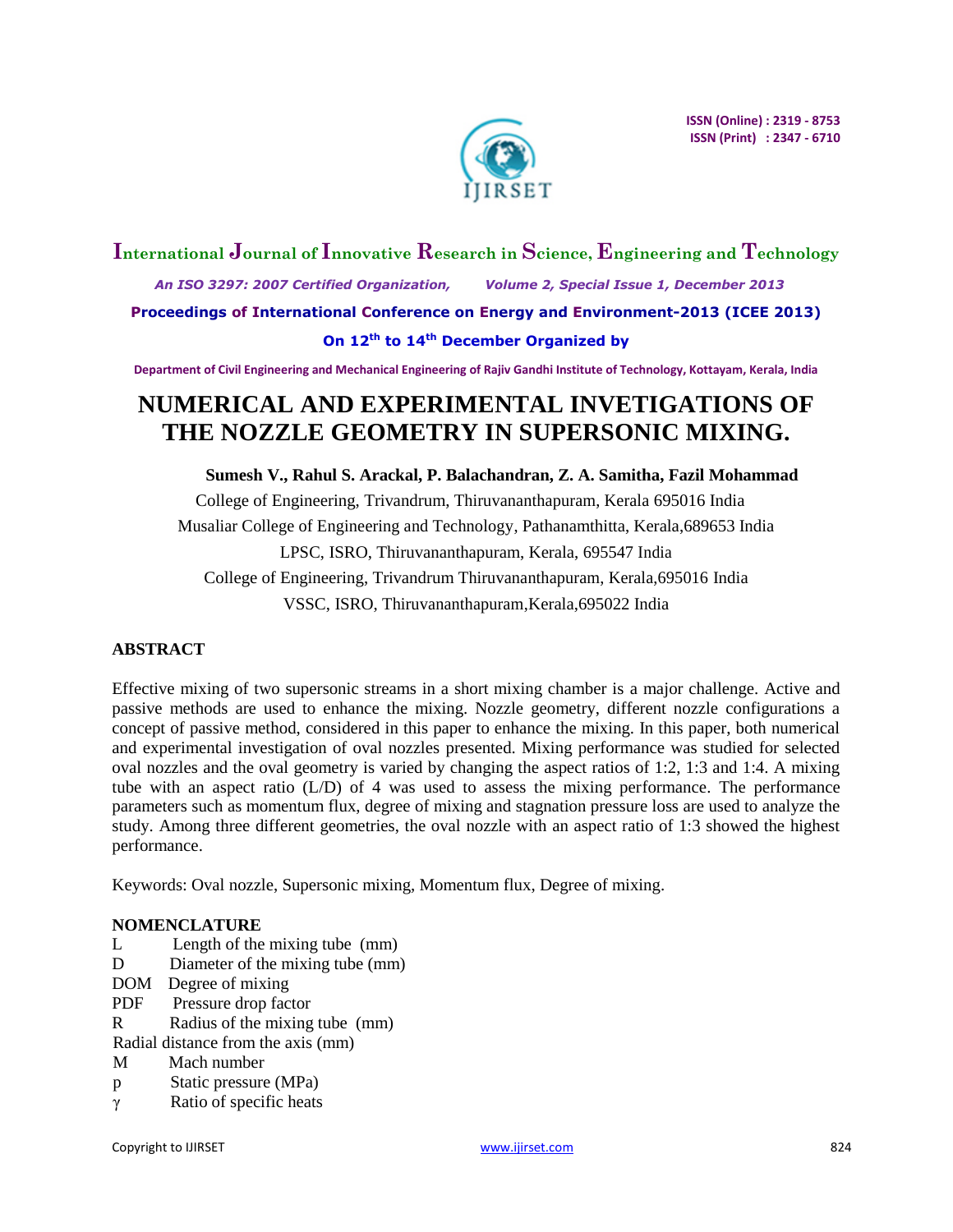$\mu$ Momentum flux (MPa) A.R Aspect ratio Φ Uniformity factor  $\Phi_{\text{UM}}$  Uniformity factor of unmixed jet

# **1.INTRODUCTION**

In order to obtain more efficient and reliable hypersonic propulsion system , mixing of two high speed streams in a short mixing duct of short residence time is a basic requirement. Samitha et al. [1] experimentally and numerically studied the mixing performance of three lobed clover nozzle with rectangular cavity of different aspect ratios and compare with that of conventional conical nozzle with cavity in coaxial supersonic streams of Mach number 2 and 1. Samitha et al. [2] were conducted experimental study on supersonic mixing using three lobed nozzle. The result showed a complete mixing of the streams with marginal loss in stagnation pressure loss within a short mixing length. Three lobbed clover nozzle is introduced to add passive mixing. Studies towards this direction [3] showed that a clover nozzle, which is a class of radially lobbed nozzle, provides better pressure recovery compared to normal lobbed nozzle. Deepu et al. [4] numerically studied that shock induced vortex generation enhance mixing and reaction. It is found that the shock reflections are responsible for blocking the development of jets and thereby creating the low velocity region cavity.

S. Jeyakumar and P. Balachandran [5] studied that wall mounted cavities enhance momentum mixing of two supersonic streams within a mixing tube at the cost of marginal loss in stagnation pressure. E.Rajakuperan et al. [6] experimentally studied underexpanded jets from oval sonic nozzles. The results revealed that the jet spreading rate in the minor axis plane of the nozzle was much higher compared to that in the major axis plane. Srikrishnan et al. [7] were experimentally studied the momentum fields when a petal nozzle is used. Papamoschou and Roshko [8] conducted experimental and theoretical studies showed that the growth rate of shear layer that controls the mixing of co-axial supersonic stream extremely slow.

In this study the passive mixing technique is used by changing the initial condition of the flow in the mixing tube. The objective of the present work is to study the effect of oval shaped nozzles by varying the aspect ratios (1:2,1:3,1:4) and analyzed numerically and experimentally using the mixing tube of L/D=4. In order to compare the performance of oval nozzle and conical nozzle, both the nozzles were chosen so that the designed exit Mach number and throat area are the same and the area ratio used for both nozzles is 2.005.

### **2. COMPUTATIONAL METHODOLOGY**

Numerical analysis has been done using commercial CFD software FLUENT 6.3.26. The grid generation and modelling is done using the pre-processor GAMBIT 2.4.6. The computational domain for numerical analysis is shown in fig .1.



FIGURE 1. COMPUTATIONAL DOMAIN NUMERICAL ANALYIS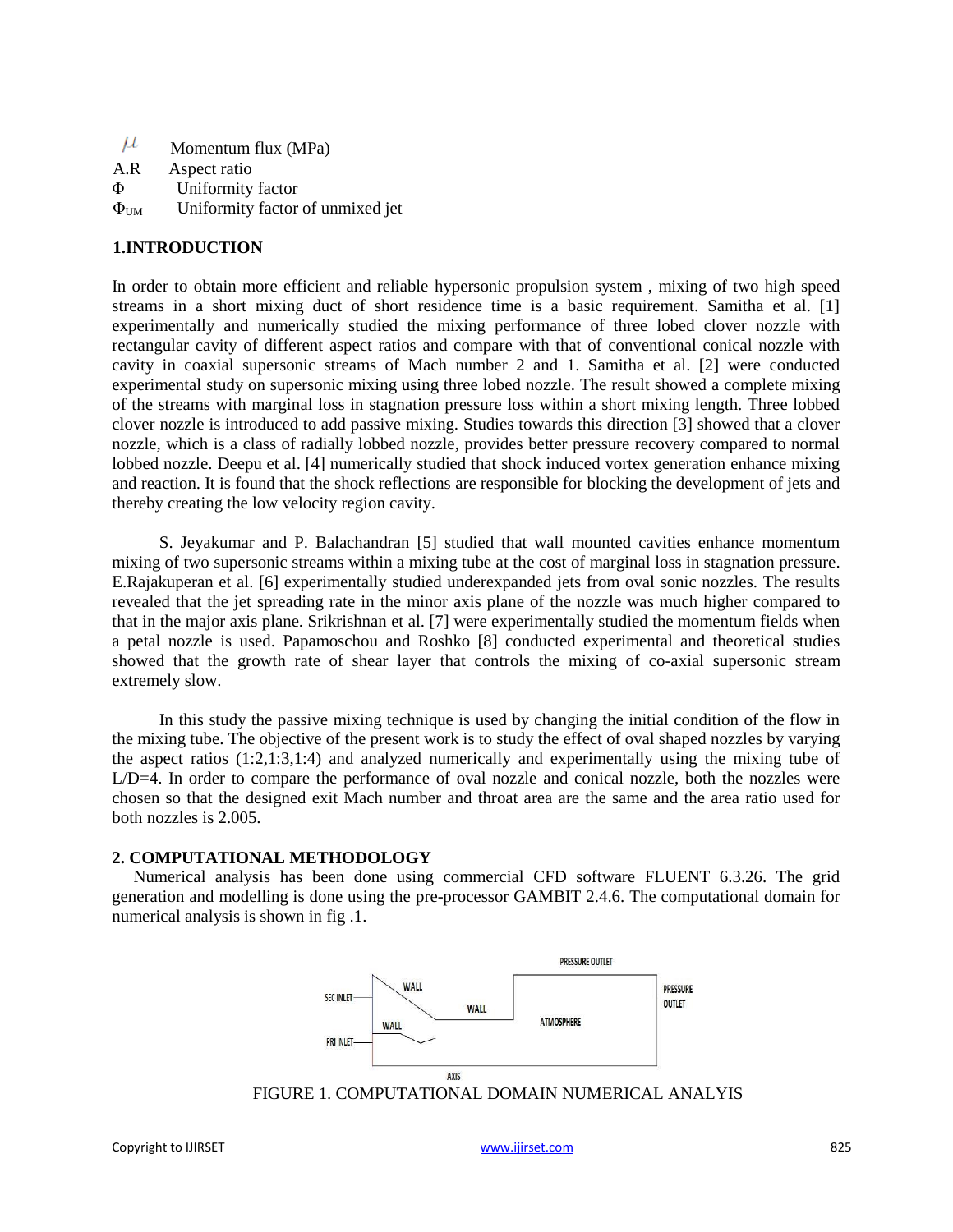In the case of circular nozzle, a two dimensional axisymmetric model was created and three dimensional geometry for Oval nozzles. It was found that the oval shaped nozzle exhibits symmetry about the major and minor plane such that the included angle between them is 90 degree. Computational grid for Oval nozzle are shown in figure.2 The domain exit length is taken as 10 times the diameter of the mixing tube to ensure the interaction at the exit with atmospheric condition.



# FIGURE 2. GRID SYSTEM FOR OVAL NOZZLE

The inlet conditions of primary nozzle is 1MPa, 300K at primary inlet. For secondary nozzle, it is 0.2MPa and 300K . The outlet condition is set with atmospheric properties (0.1MPa and 300K) set at outlet. Analysis is done with k- $\omega$  turbulence model with coupled implicit solver and Y<sup>+</sup> value between the range 300-500.

# **3. GRID INDEPENDENCE STUDY**

A grid independence study has been conducted at an optimum grid for two dimensional and three dimensional numerical simulations. DOM is the parameter checked during grid independence study. The table 1. shows the grid independence study according to Richardson criteria. The results are found to be insensitive beyond 62343 cell for two dimensional conical nozzle and 202500 for the three dimensional oval nozzles

| Nozzle type     | Number of cells | <b>DOM</b> |
|-----------------|-----------------|------------|
|                 | 90000           | 0.8446     |
| Oval nozzles    | 135000          | 0.8550     |
|                 | 202500          | 0.8550     |
|                 | 272000          | 0.8448     |
|                 |                 |            |
|                 | 41562           | 0.59       |
| Conical nozzles | 62343           | 0.60       |
|                 | 93514           |            |

TABLE 1. GRID INDEPENDENCE STUDY

### **4.GOVERNING EQUATIONS**

Continuity equation  
\n
$$
\nabla.(\rho U) = 0
$$
\n(1)

*Momentum equation*  
\n
$$
\nabla.(\rho UU) + \nabla p = \nabla.\tau
$$
\n(2)

Energy equation  
\n
$$
\nabla \cdot (\rho U e) = -\nabla \cdot q + \nabla \cdot (U\tau) - \nabla (pU)
$$
\n*e is the total energy* (3)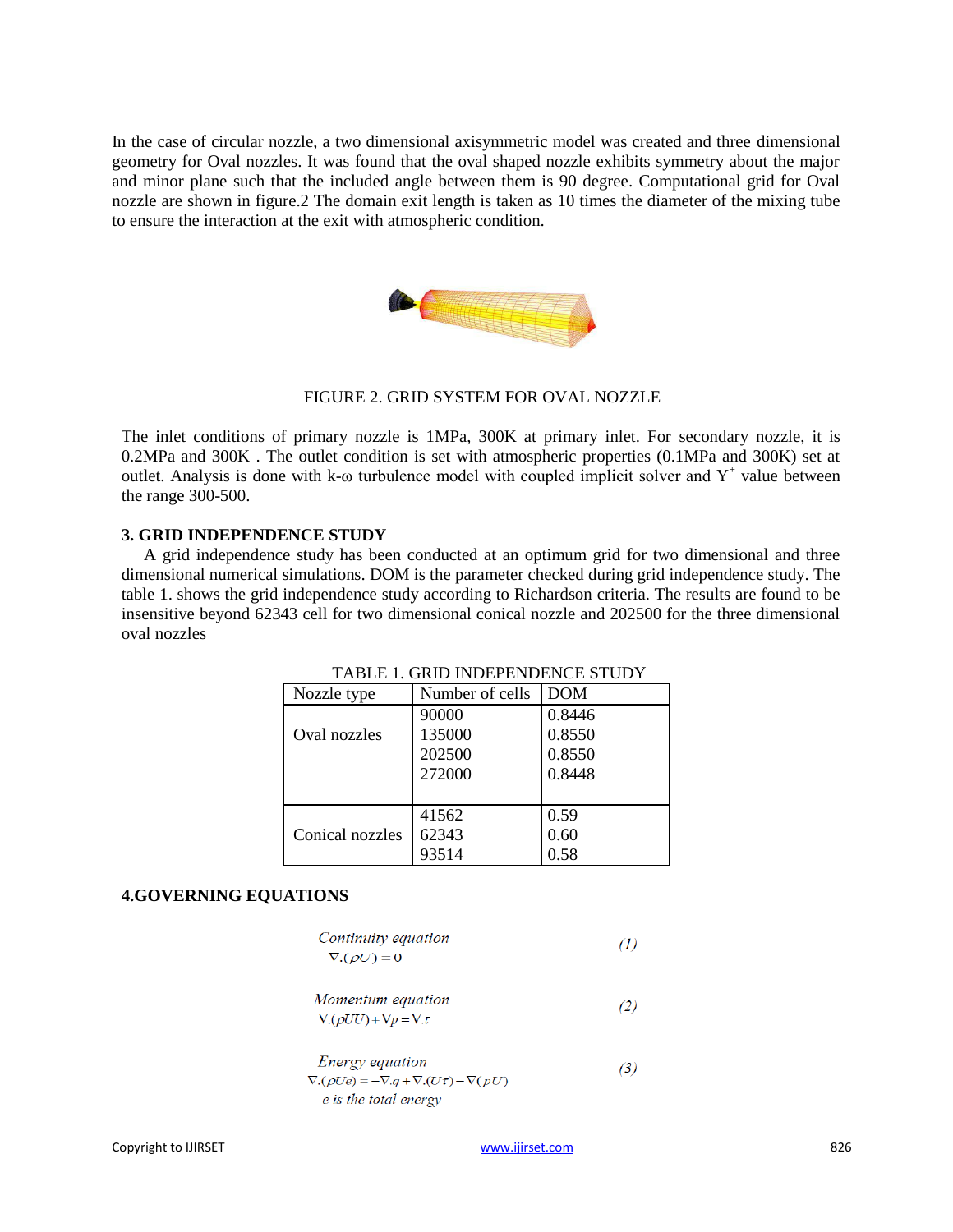### **5. DEFINITION OF MIXING PARAMETERS**

# **5.1 MOMENTUM FLUX DISTRIBUTION (#)**

The momentum flux can be associated with either mean velocity components, internal gravity waves or with the turbulent velocity fluctuation. Flux distribution at the exit of the supersonic combustors in the radial direction is the measure of bulk mixing.

$$
\mu = p(1 + \gamma M^2) \tag{4}
$$

Where p is the static pressure and M is the Mach number calculated from measured values of stagnation pressure. The behavior of the momentum flux of all Oval nozzles showed nearly flat as in fig. 4,5,6 . The one with aspect ratio 1:3 & 1:4 showed the complete mixing.

### **5.2 DEGREE OF MIXING (DOM)**

To make a comparison between the mixing performance of Oval nozzles and circular nozzles based on a quantitative assessment of the level of mixing achieved, a dimensionless parameter called uniformity factor  $\Phi$  is used and it is defined as

$$
\Phi = 1 - \left[ \frac{\sigma_{\mu}(x)}{\mu_{av}(x)} \right] \tag{5}
$$

where  $\sigma_u(x)$  is the standard deviation of the radial distribution of momentum flux at a given axial location in the mixing tube,  $\mu_{av}$  (x) is the average of momentum flux along radial line at the location considered. This factor is a measure of the uniformity of the momentum flux distribution in radial direction, at a given location. For perfectly mixed flow, the distribution has to be uniform. A uniformity factor is used to define a mixing parameter, called, Degree of Mixing (DOM).

$$
DOM = \frac{(\Phi - \Phi_{\text{UM}})}{(1 - \Phi_{\text{UM}})}\tag{6}
$$

#### **5.3 PRESSURE DROP FACTOR (PDF)**

Stagnation pressure loss indicates the measure of the efficiency of a process. The loss in stagnation pressure is characterized by defining a parameter called Pressure Drop Factor (PDF). In the case of nozzle area weighted averaged stagnation pressure is calculated along major and minor plane. The PDF is defined as the difference between the area weighted average of stagnation pressure at the inlet of the primary nozzle and exit of the mixing tube, normalized by the area weighted average of the primary nozzle inlet stagnation pressure. PDF values were obtained from numerical.

$$
PDF = 1 - \left(\frac{P_{OE}}{P_{OI}}\right) \tag{7}
$$

 $P_{0I}$  -Area weighted average of stagnation pressure at nozzle inlet.  $P_{0E}$  - Area weighted average of stagnation pressure at mixing tube exit.  $A_P \& A_S$  - Area of primary and secondary inlet.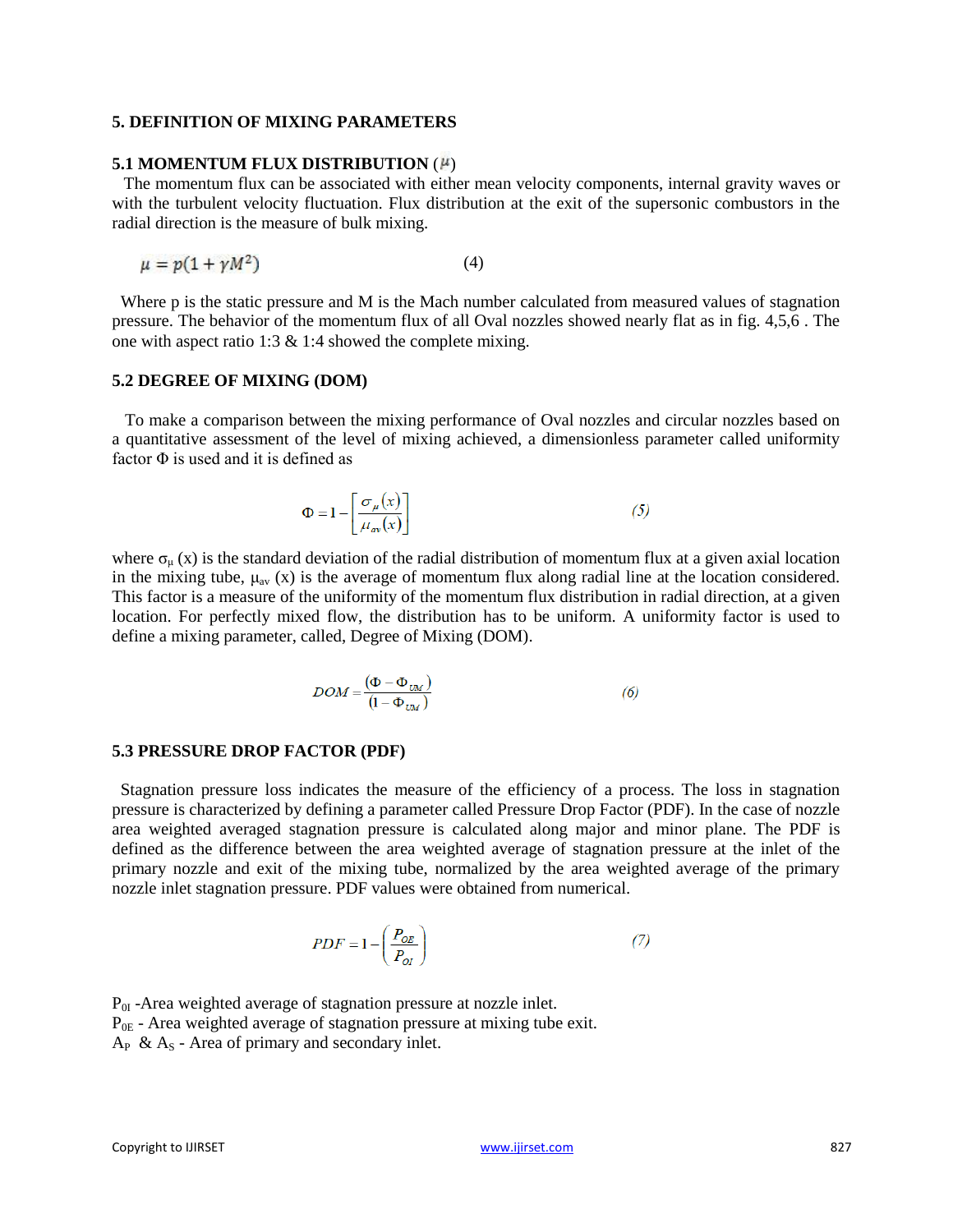### **6.EXPERIMENTAL SETUP**

For experimental study conventional convergent-divergent Conical nozzle and three Oval shaped nozzles by varying aspect ratios were designed and fabricated.

The primary nozzle was designed to give supersonic flow at the exit with Mach no: 2 and soni**c** flow at secondary nozzle exit . The experimental setup as shown in fig 3. consists of Air supply system, test set up, XYZ traversing mechanism, digital manometers, pressure probe etc. Air supply system consist of a high pressure compressor of 4MPa working pressure and 3 storage tanks capable of capacity 3000l with 44bar pressure**.** The test set up which consists of primary and secondary settling chambers, primary nozzle, secondary nozzle and mixing tube. Primary air was supplied to the inlet conditions of 10bar and 300K and secondary at 2bar and 300K through 0.0254m diameter pipe line consisting of valves for controlling the flow.



FIGURE 3 . EXPERIMENTAL SETUP

To measure the static pressure, a digital manometer is provided on the mixing tube. XYZ motion mechanism for adjusting the probe position so as to take the stagnation pressure measurements at various positions along the radial direction at the exit of the mixing tubes is also provided.

# **7.RESULTS AND DISCUSSIONS**

# **7.1 MOMENTUM FLUX (**m**)**

Figure 4, 5, 6 shows the radial distribution of momentum flux at the exit of mixing tube for various configurations.  $r/R$  denotes the radial distance normalized by radius of the mixing tube( $R$ ). The variation of momentum flux with r/R along the major and minor planes are presented. The momentum flux distribution continues to be non uniform for conical nozzle where as a considerable improvement achieved along the major plane and minor planes of the oval nozzle.



#### FIGURE 4. DISTRIBUTION OF MOMENTUM FLUX OVAL NOZZLE WITH A.R 1:2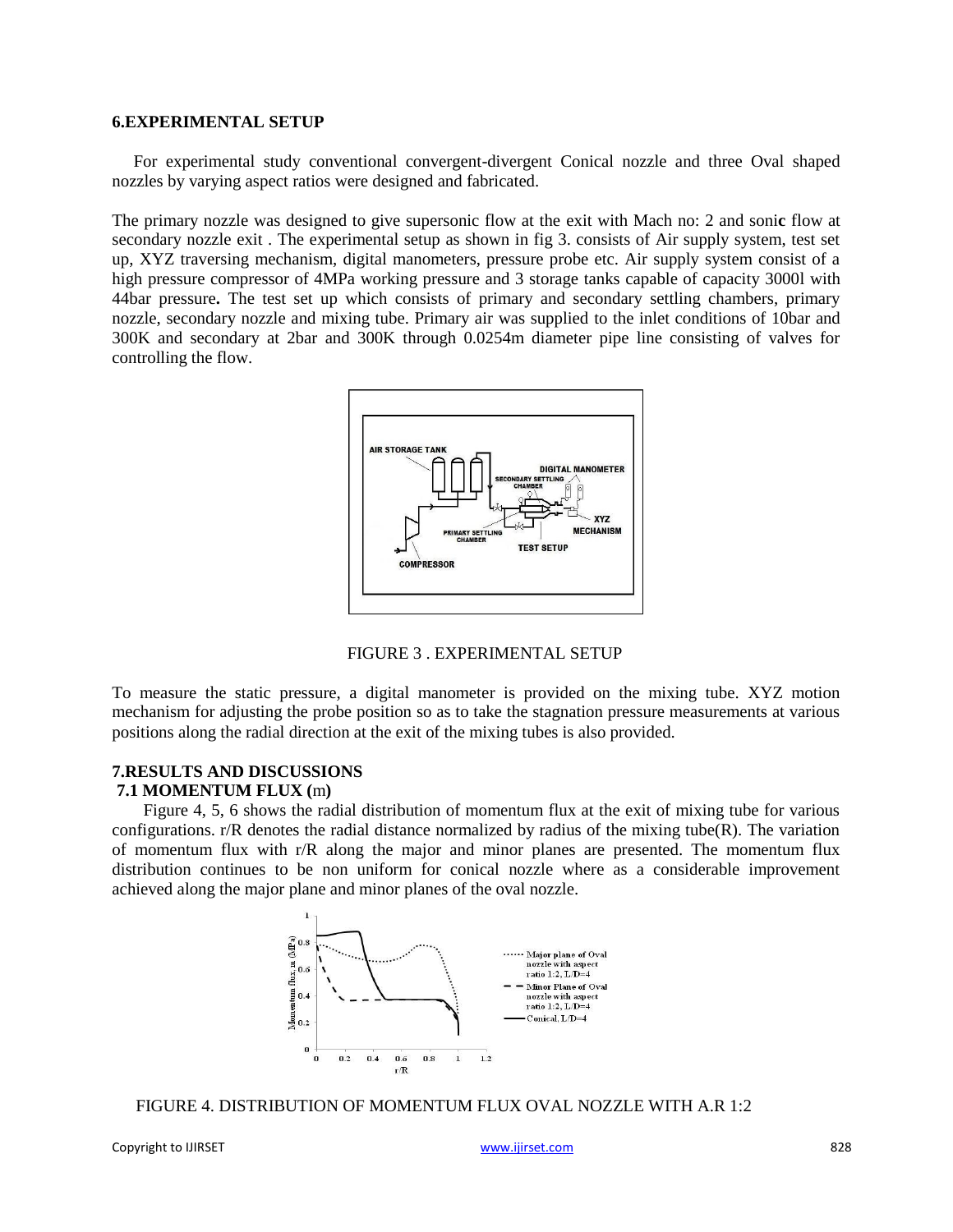Along the major plane of Oval configuration, the momentum flux shows a sharp increase near the wall due to the free expansion of the working fluid, hence velocity and Mach number increases. The momentum flux near wall  $(r/R= 1)$  is lower for conical when compared to Oval configuration which indicated a poor mixing with conical nozzle. The mixing between the two streams is the result of only the shear layer interaction between streams in conical configuration whereas in Oval configuration mixing enhancement may be due to the combined effect of shear layer and passive technique, which is adopted in the study.







FIGURE 6. DISTRIBUTION OF MOMENTUM FLUX WITH A.R 1:4

# **7.2 DEGREE OF MIXING (DOM)**

DOM gives direct measure of the mixing of the combined stream. There is a momentum gradient between primary and secondary streams The variation of DOM based on numerical analysis for various configurations under Oval nozzles is shown in figure 7. It is evident from the figure that the value of DOM is appreciably high for Oval nozzles. This proves that Oval nozzle with aspect ratio 1:3 and 1:4 configurations achieves highest DOM in a three dimensional flow field, within a short mixing chamber when compared to conical configuration.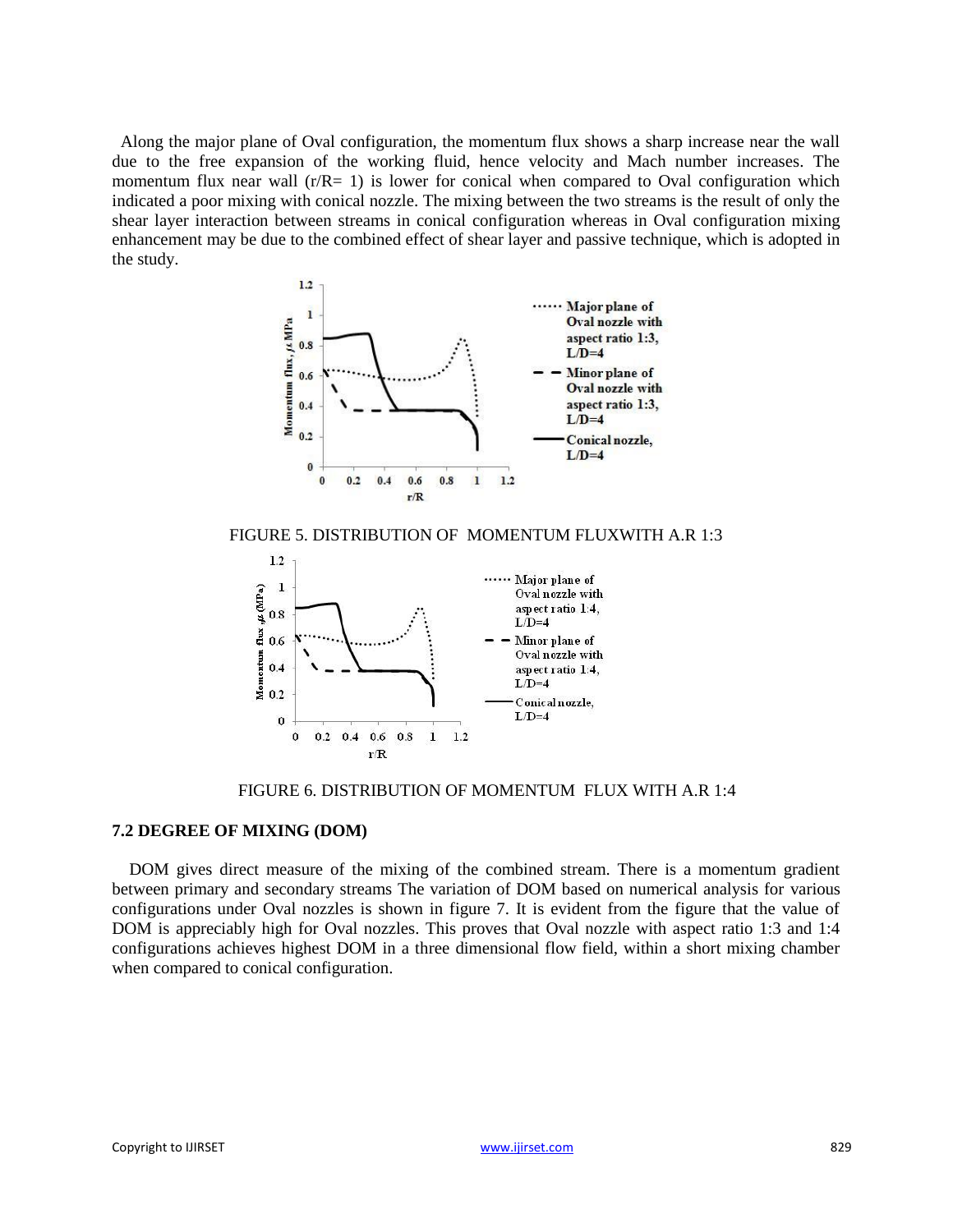

# FIGURE.7 VARIATION OF DOM FOR OVAL AND CONICAL NOZZLE

# **7.3 PRESSURE DROP FACTOR**

The PDF for various configurations are shown in figure 8. It is clear that pressure drop for Oval nozzles are higher than conical nozzle. From the DOM and PDF data the Oval nozzle with aspect ratio 1:3 and mixing chamber of L/D=4 configuration gives the better performance. The additional pressure drop of Oval nozzle with aspect ratio 1:3 and 1:4 can be attributed due to the following factors.



### FIGURE 8. VARIATION OF PDF FOR OVAL AND CONICAL NOZZLE

1. Probable increased shock losses due to a decrease in minor axis infested flow field downstream of Oval nozzle.

2. Losses due to the enhanced mixing.

3.Due to increased surface area of the major plane of the nozzle, viscous losses are increased.

It is inferred that Oval nozzle by changing the aspect ratio i.e increasing the major diameter and decreasing the minor diameter gives better mixing. Among the Oval nozzles,1:3 configuration is optimum.